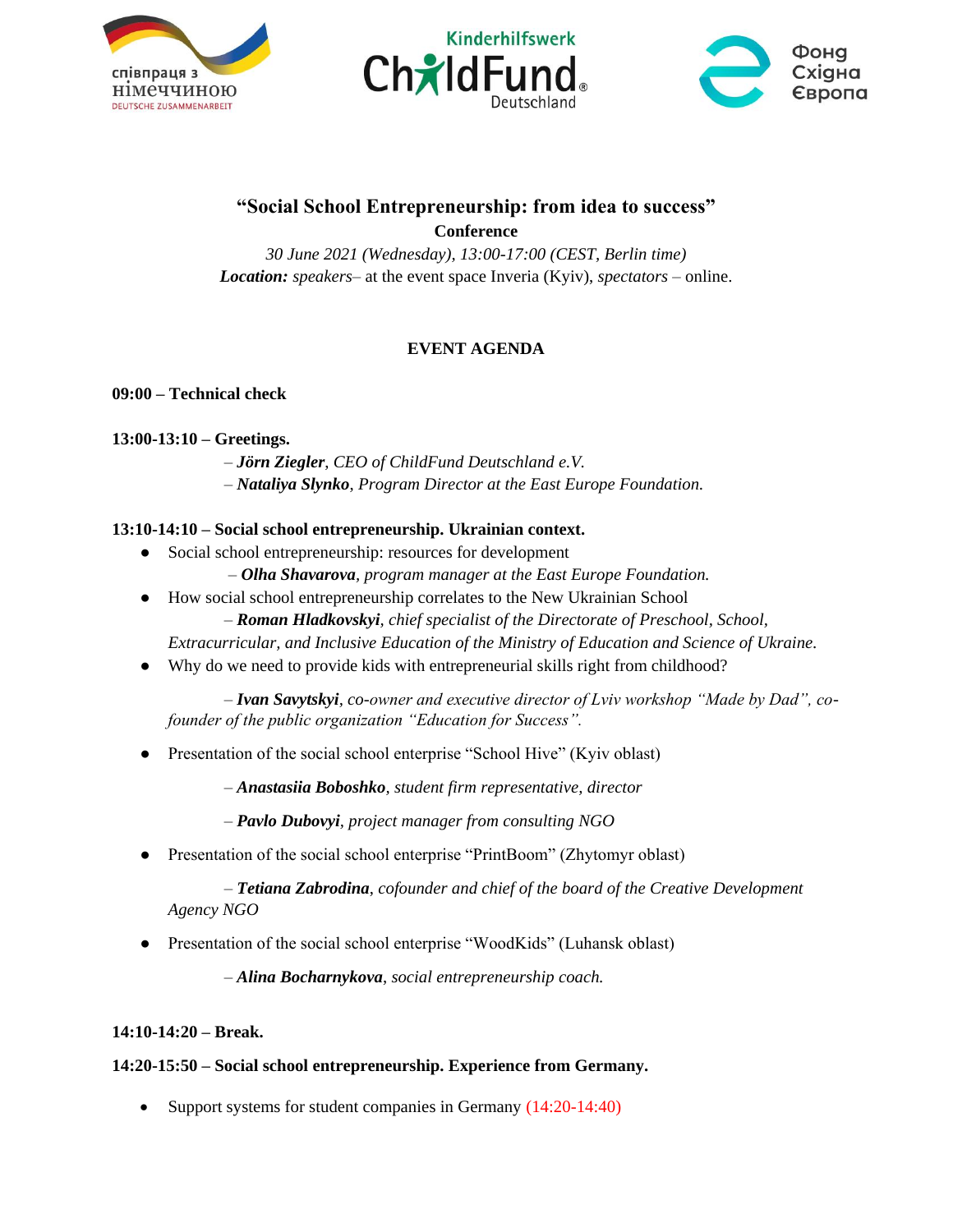– *Dr. Ute Grewe*, *lecturer for economics at the seminar for practical school training Reutlingen; Jury member JUNIOR student companies Germany.*

● Promoting social entrepreneurship in student companies. Good practice from Brandenburg, Germany (14:40-15:10)

– *Norbert Bothe*, *head of department, Consulting service for student companies, state of Brandenburg*

– *Stefanie Mensching*, *scientific assistant, Consulting service for student companies, state of Brandenburg*

● Think globally – act locally! Global aims and local actions. The Green Club. Gymnasium an der Wolfskuhle, Essen, North Rhine-Westphalia, Germany (15:10-15:30)

– *Dunja Momand, Meryem Laskowski, student firm representatives.*

– *Tristan Becker, responsible teacher for the firm.*

● Drink less coffee, but good coffee: UGM CoffeeRoasters. Ursulinen-Gymnasium, Mannheim, Baden-Württemberg, Germany (15:30-15:50)

– *Nadine Baitinger, Fabian Weber*, *student firm representatives, managing directors.*

– *Nina Brozda, Paula Brozda, student firm representatives, accountants.*

– *Alexander Putzier, responsible teacher for the firm.*

**15:50-16:00 – Break.**

**16:00-17:00 – Panel discussion "Social school entrepreneurship in Ukraine: challenges and perspectives"**

> –*Iryna Beliaieva, Director of the department for youth policies of the Ministry for Youth and Sports of Ukraine.*

– *Valeriya Ionan, Deputy Minister of Digital Transformation of Ukraine*

– *Artem Kornetskyi, co-founder and chairman of the board at School of ME.*

– *Larysa Shkurka, director of the audit company "Compass Group", auditor, counselor on financial management and organizational development.*

– *Zhanna Khomnitska, acting director of Berdychiv special school.*

*The conference is held within the project "Establishment of social school enterprises in rural areas and small towns of Ukraine to make youth engaged in social enterpreneurship in Ivano-Frankivsk, Zhytomyr, and Donetsk oblasts", which is implemented by the East Europe Foundation in cooperation with the*